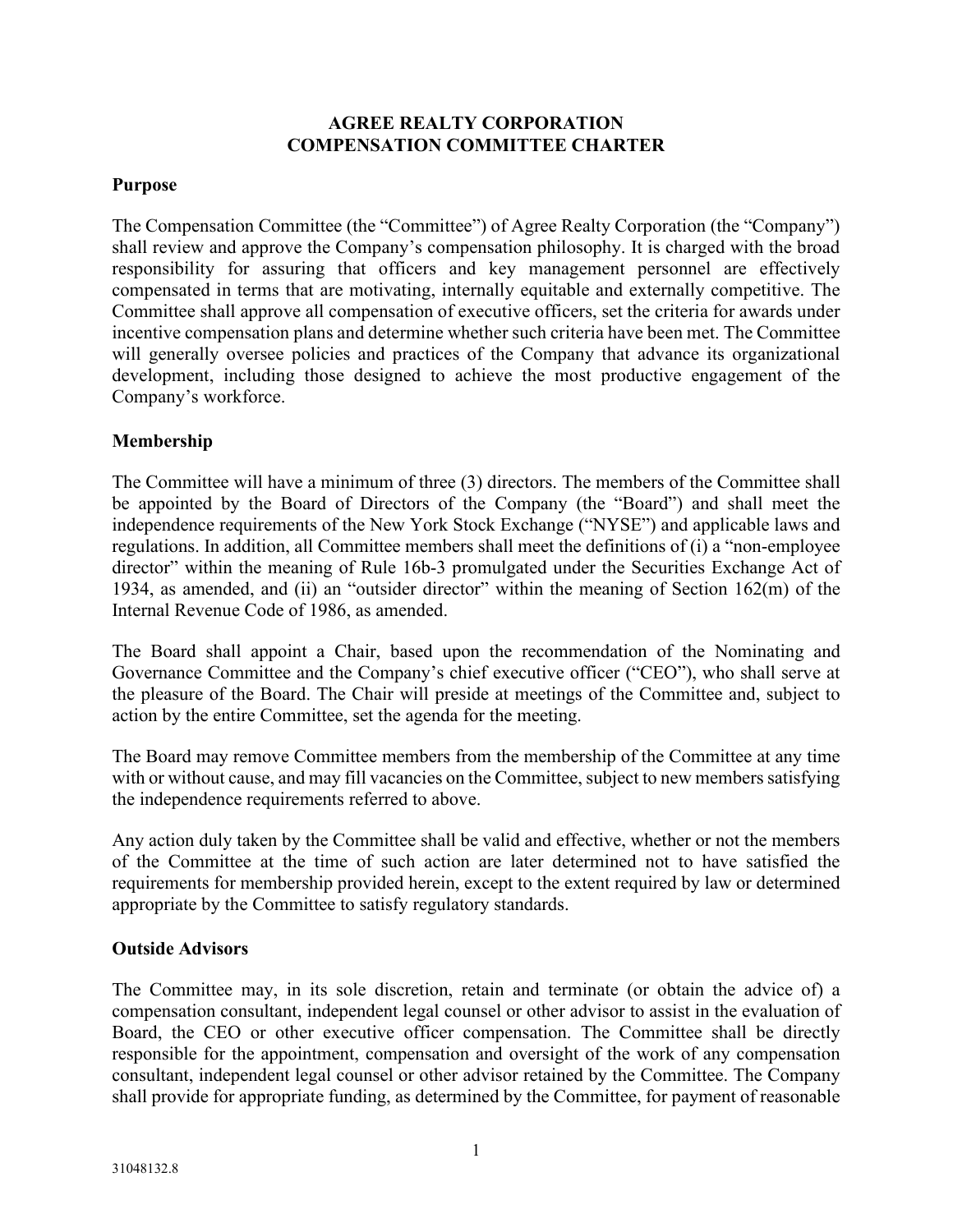compensation to any such compensation consultant, independent legal counsel or any other advisor retained by the Committee. The Committee may select a compensation consultant, legal counsel or other advisor to the Committee only after taking into consideration all factors relevant to the advisor's independence from management, including the factors specified in the NYSE rules.

#### **Meetings and Procedures**

The Committee will meet on a regularly scheduled basis at least one time per year and more frequently as the Committee deems necessary or desirable.

The Committee may form and delegate authority to subcommittees when and as the Committee deems necessary and appropriate to the extent consistent with the requirements of the SEC, the listing standards of the NYSE and any other applicable laws, rules or regulations.

#### **Authority and Responsibilities**

The Committee will:

- 1. At least annually, review and approve corporate goals and objectives relating to the compensation of the CEO, evaluate the performance of the CEO in light of those goals and objectives and, based on this evaluation, determine the compensation of the CEO and report the compensation of the CEO to the Board.
- 2. At least annually, determine the compensation of the Company's other executive officers and the Board. In determining the long-term incentive component of an executive officer's compensation, the Committee will consider, among other things, the Company's performance and relative total stockholder return, the value of similar incentive awards to executive officers in similar positions at comparable companies and the awards given to executive officers in past years.
- 3. Periodically review the Company's philosophy regarding executive compensation and advise the CEO regarding different compensation approaches.
- 4. Review and make recommendations to the Board with respect to annual bonus and longterm and short-term incentive compensation plans and oversee the administration of the plans. The review shall include the results of the most recent stockholder advisory vote on executive compensation required by the SEC.
- 5. Review and approve all employment agreements and severance arrangements of executive officers.
- 6. From time to time assess the Company's competitive position with respect to the components of its executive compensation program by reviewing executive compensation surveys, studies and information concerning the compensation paid by other comparable companies.